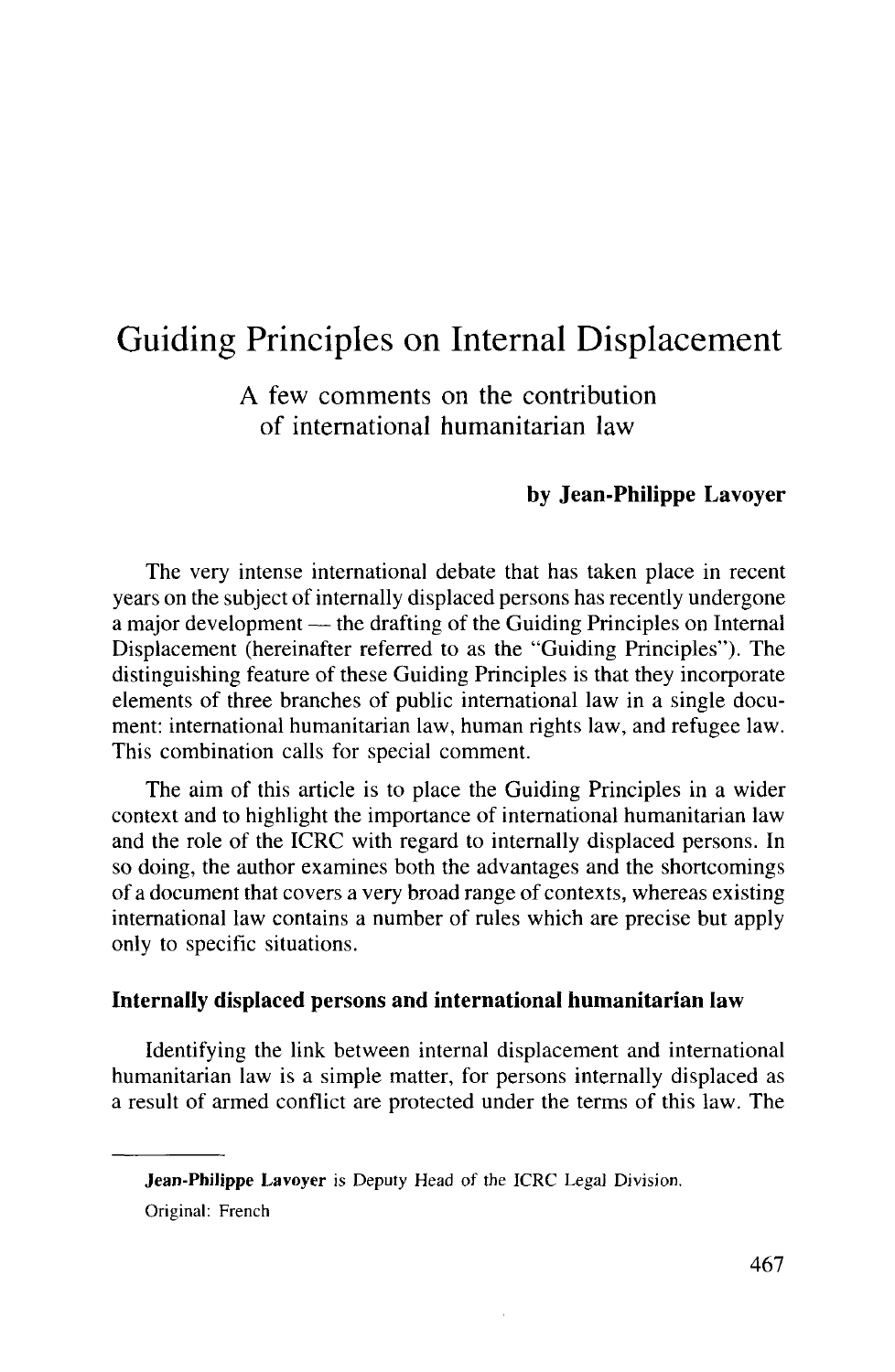link is in fact a very close one, since armed conflicts are one of the major causes of displacement.

While humanitarian law affords protection to the internally displaced, it is important to bear in mind that its scope extends a great deal further. Indeed, its aim is primarily to *prevent* displacement, and many forced population movements could be avoided if the rules of humanitarian law — and human rights law for that matter — were duly respected.

International humanitarian law seeks first and foremost to protect the civilian population from the harmful effects of war. The 1977 Protocols additional to the 1949 Geneva Conventions, which reaffirm and expand the provisions of the four Conventions for the protection of war victims, contain numerous rules setting standards of conduct for the warring parties in order to spare the civilian population as a whole. Some of these rules afford general protection, while others relate more specifically to displacement.

With 188 States Parties, the Geneva Conventions of 12 August 1949 are universal. A total of 150 States are bound by Additional Protocol I, which relates to international armed conflicts, and 142 States by Additional Protocol II, which concerns non-international armed conflicts.<sup>1</sup> These figures are very encouraging and bear witness to the importance that the international community attaches to the ideals upheld by humanitarian law.

## *Preventing displacement in general*

As regards the conduct of hostilities, the rules of humanitarian law stipulate that, in the event of armed conflict, it is imperative at all times to distinguish between the civilian population and combatants, and between civilian objects and military objectives.<sup>2</sup> Consequently, only attacks against combatants and military objectives<sup>3</sup> are lawful. It is expressly prohibited to attack civilians — insofar as they do not take an active part in the hostilities — or to launch indiscriminate attacks which strike military objectives and civilians without distinction.<sup>4</sup>

- 2 Additional Protocol I, Art. 48.
- <sup>3</sup> The term "military objectives" is defined in Article 52 of Additional Protocol I.
- 4 Additional Protocol I, Art. 51, and Protocol II, Art. 13.

<sup>&</sup>lt;sup>1</sup> As at 1 July 1998.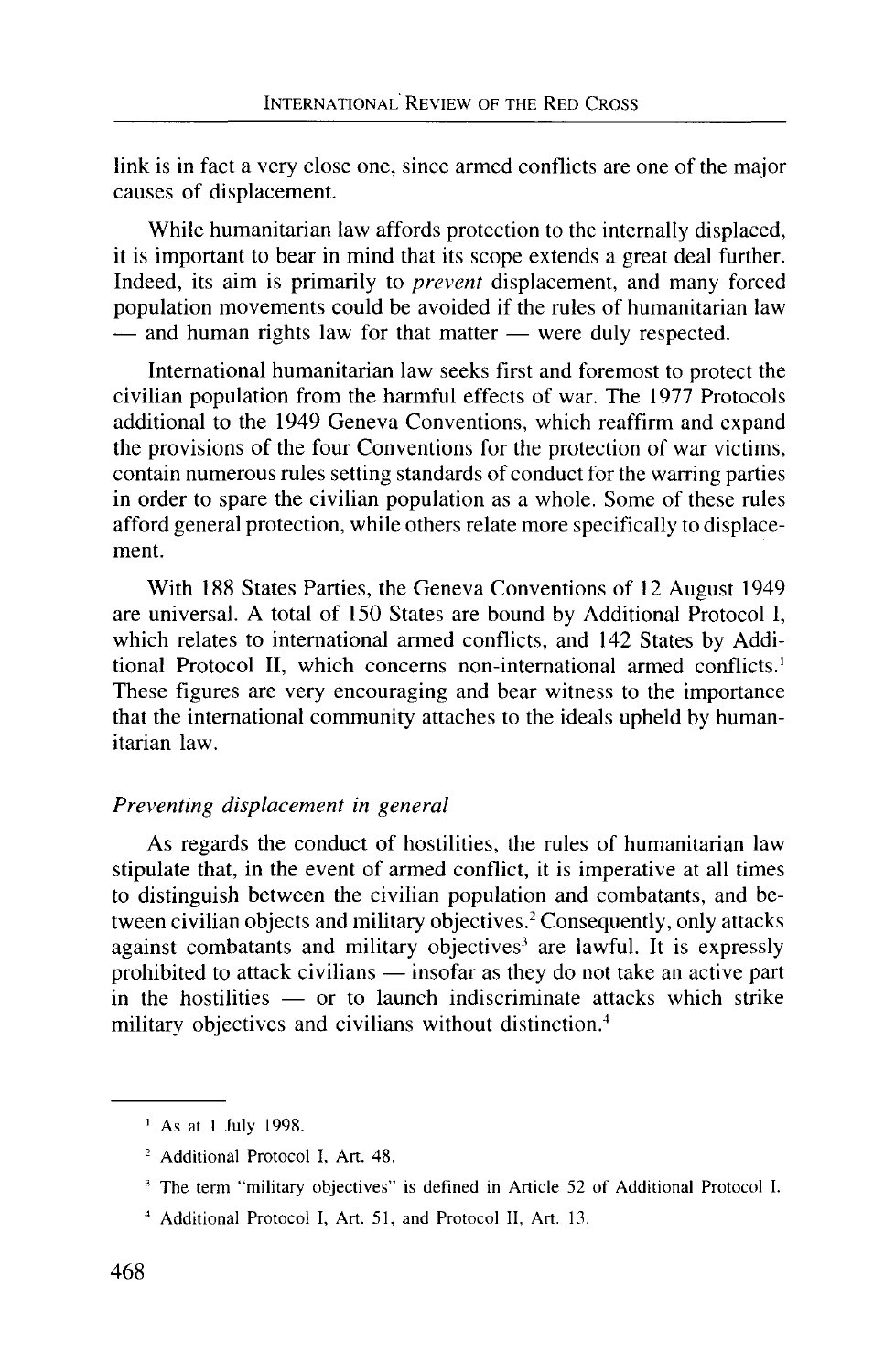The Additional Protocols also provide for protection of objects indispensable to the survival of the civilian population (such as foodstuffs, agricultural areas, crops, livestock, drinking water installations and supplies, and irrigation works), cultural objects and places of worship, works and installations containing dangerous forces (dams, dykes and nuclear power stations), and the natural environment.<sup>5</sup>

In order to strengthen such protection, humanitarian law requires belligerents to take numerous precautions when planning or executing an attack. They must always ensure that their objective is indeed a military one.<sup>6</sup>

Protection of the civilian population against the effects of hostilities is thus assured in the event of both international and non-international armed conflicts.

Furthermore, humanitarian law requires that persons who take no active part or have ceased to take an active part in the hostilities shall be treated humanely and without any adverse distinction. The purpose of this requirement is to protect civilians above all. Article 3 common to the four Geneva Conventions expressly prohibits acts of violence to life and person, the taking of hostages, outrages upon personal dignity and the passing of sentences without previous judgment pronounced by a regularly constituted court.<sup>7</sup> It also provides that the wounded and sick shall be collected and cared for. Additional Protocol II of 1977 further consolidates these prohibitions.<sup>8</sup>

One of the advantages of humanitarian law over human rights law is that, in internal armed conflicts, its provisions — in this instance, common Article 3 and 1977 Additional Protocol II — are also binding on armed opposition groups. Moreover, there can be no derogation from the rules of international humanitarian law.

#### *Displacement is expressly prohibited*

Some rules of humanitarian law deal directly with the issue of displacement. For example, in situations of internal conflict it is expressly

<sup>5</sup> Additional Protocol I, Arts 53-56. and Protocol II, Arts 14-16.

<sup>&</sup>lt;sup>6</sup> Additional Protocol I, Art. 57.

<sup>&</sup>lt;sup>7</sup> According to the International Court of Justice, Article 3 common to the Geneva Conventions contains rules that reflect elementary considerations of humanity and is applicable in *all* armed conflicts *(Nicaragua v. USA,* Judgment, 27 June 1986, para. 218).

<sup>\*</sup> Additional Protocol II, Arts 4-6.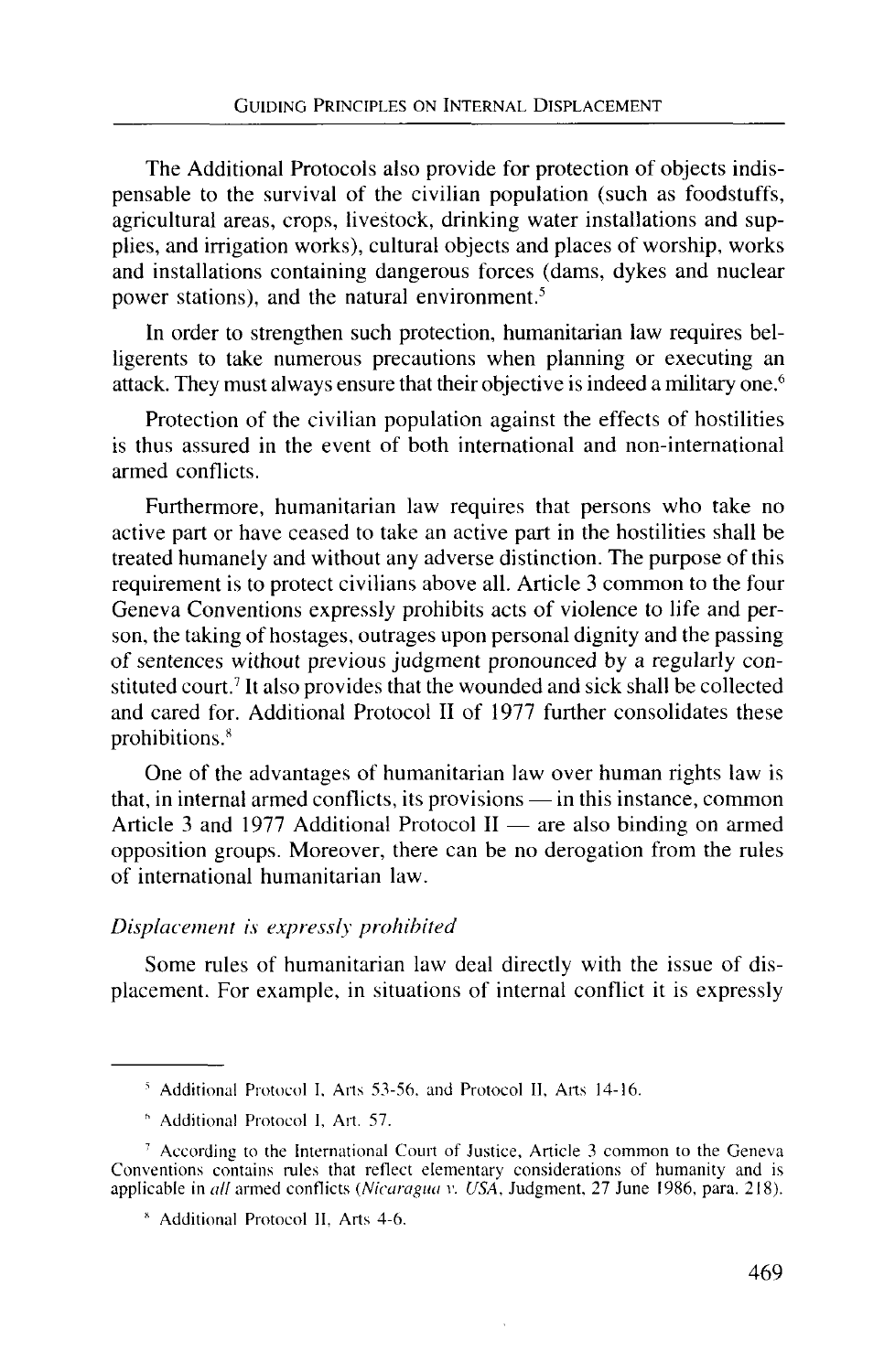forbidden to compel civilians to leave their place of residence unless the security of the persons involved or imperative military reasons so demand.<sup>9</sup>

Furthermore, the inhabitants of occupied territory may not be expelled from such territory by the Occupying Power.<sup>10</sup> In no circumstances shall a protected person be transferred to a country where he or she may have reason to fear persecution for his or her political opinions or religious beliefs.<sup>11</sup>

## *Protection of internally displaced persons*

Internally displaced persons do not fall into a separate category under humanitarian law. They are included in the term "civilian population", and thus benefit from all the provisions that afford protection to civilians (including those mentioned above).

All armed conflicts cause a degree of suffering among civilians, even when humanitarian law is fully respected. Strict compliance with the law would considerably reduce the number of victims and hence the number of forced population movements, meaning that there would be fewer internally displaced persons and refugees.

# **The ICRC and internally displaced persons**

The States have entrusted the ICRC with the task of monitoring respect for international humanitarian law. As the promoter and custodian of this body of law, the organization endeavours to ensure compliance with its provisions in times of peace as well as war. In peacetime, the States' primary responsibility in this respect is to provide instruction in humanitarian law for their armed forces — for whom it is principally intended — and to adopt measures for implementation of the law at the national level, particularly with a view to ensuring the prosecution of war criminals.<sup>12</sup>

<sup>9</sup> Additional Protocol II, Art. 17.

<sup>10</sup> Fourth Geneva Convention, Art. 49.

<sup>11</sup> Fourth Geneva Convention, Art. 45.

<sup>&</sup>lt;sup>12</sup> The ICRC's Advisory Service on International Humanitarian Law provides States with technical assistance and supports their efforts to implement humanitarian law at the national level.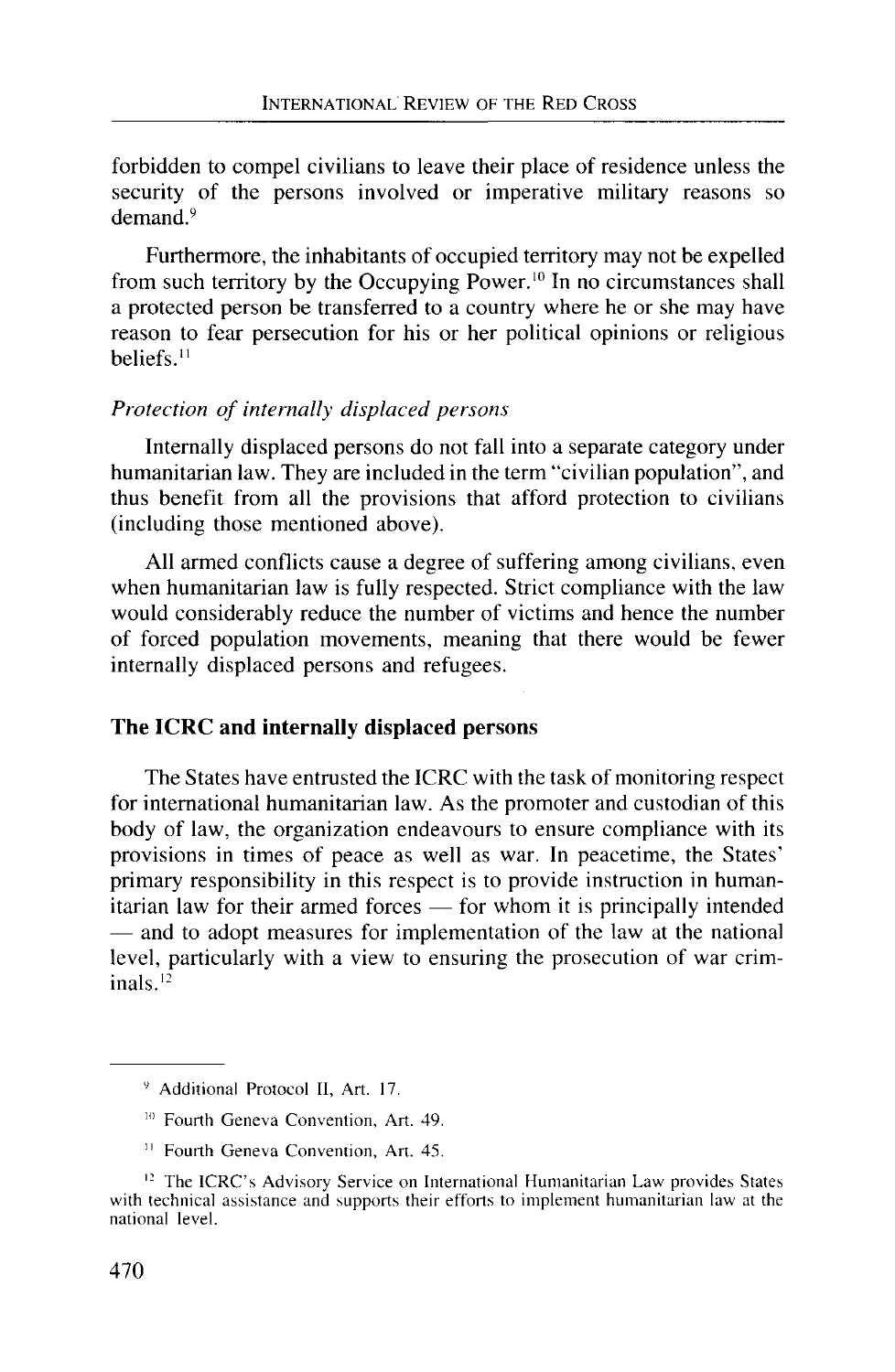When an armed conflict breaks out, the ICRC reminds the belligerents of their obligations, stemming mainly from the Geneva Conventions of 1949 and their Additional Protocols of 1977. It also seeks to establish a constructive dialogue with them, based on mutual trust. For this reason the ICRC prefers persuasion over denunciation as a working method. In the event of serious violations of humanitarian law, however, and if its policy of discretion fails to put a stop to such violations, the ICRC reserves the right to denounce them.

The ICRC also reminds States of their responsibility to *ensure respect* for humanitarian law, as stipulated in Article 1 common to the four Geneva Conventions and to Additional Protocol I.13

In the field, the ICRC performs a variety of tasks, which include providing protection and assistance for the civilian population, conducting health-related activities (such as war surgery, supplying drinking water, rehabilitation), visiting prisoners of war and security detainees, and restoring contact between family members separated by war.<sup>14</sup>

The ICRC's understanding of the term "civilian population" is the same as that defined in humanitarian law. It thus encompasses all civilians, without any distinction. Internally displaced persons are therefore obviously covered by the ICRC's mandate to afford protection and assistance to the civilian population, and the ICRC deploys large-scale activities to help the displaced all over the world. Almost every one of its operations — in Colombia, Uganda, Sierra Leone, the Horn of Africa, Sri Lanka, Afghanistan and the Caucasus, to name but a few — includes a component that deals with displaced persons.

While the ICRC strives to tend to the needs of all victims of armed conflict and internal disturbances, it is well aware of the extreme vulnerability of internally displaced persons, who, like refugees, have generally been forced to leave everything behind in their flight.

While concern for internally displaced persons is indeed crucial, there are obviously other categories of people whose needs may be just as pressing and just as acute — for example the wounded and the sick,

<sup>&</sup>lt;sup>13</sup> "The High Contracting Parties undertake to respect and to ensure respect for the present Convention [this Protocol] in all circumstances."

<sup>&</sup>lt;sup>14</sup> The Geneva Conventions confer upon the ICRC the right to visit prisoners of war and civilian internees (Arts 126 and 143 of the Third and Fourth Conventions, respectively). Furthermore, the Conventions and the Statutes of the International Red Cross and Red Crescent Movement grant the ICRC a right of humanitarian initiative.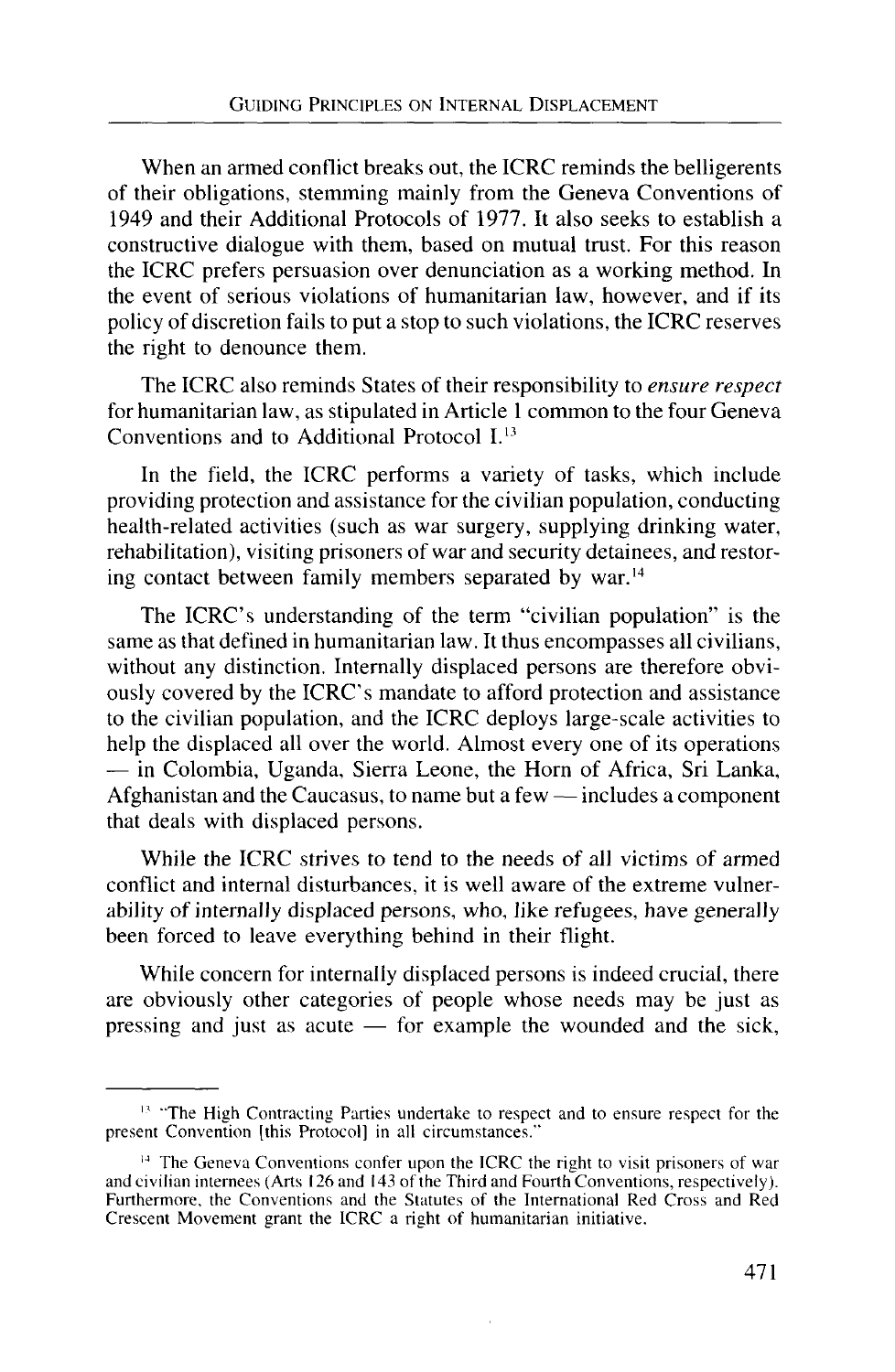children separated from their families, persons deprived of their freedom, and all those who find themselves trapped in the fighting and who want to flee but are unable to do so. A global view of the different needs and an impartial response to them will prevent any unjustified distinction between the various categories of victims.

The ICRC has never attempted to define the term "internally displaced person", simply because all displaced persons fall within the category "civilian population". In terms of legal protection, it is immaterial whether an individual is displaced or not, for all civilians — whether they are living in their own homes, staying temporarily with friends or relatives, admitted to hospital, or forced to flee their homes — are equally entitled to protection.

# **The international debate on internally displaced persons**

The debate on internally displaced persons intensified after the issue was submitted to the Commission on Human Rights, and following the appointment in 1992 of Francis M. Deng as the Representative of the UN Secretary-General on Internally Displaced Persons. Given the increasingly widespread incidence of the problem, such concern for the plight of the displaced was entirely justified.

From the outset, the ICRC made a point of taking an active part in the debate. It maintains a regular dialogue with the Secretary-General's Representative; it has also exchanged views on the matter with other humanitarian players, particularly the Office of the United Nations High Commissioner for Refugees; and it has participated in numerous discussions in several fora, including the UN General Assembly and the Commission on Human Rights. The ICRC is also involved in the work of the Inter-Agency Standing Committee, which attaches great importance to internally displaced persons, and has placed one of its senior staff members at the disposal of the United Nations Office for the Coordination of Humanitarian Affairs to strengthen coordination in matters relating to the internally displaced.

As part of its contribution to the debate, in October 1995 the ICRC organized a three-day symposium in Geneva on internally displaced persons, at which experts discussed the operational and legal aspects of the problem.

The ICRC followed with great interest the work of the Secretary-General's Representative and a team of international legal experts to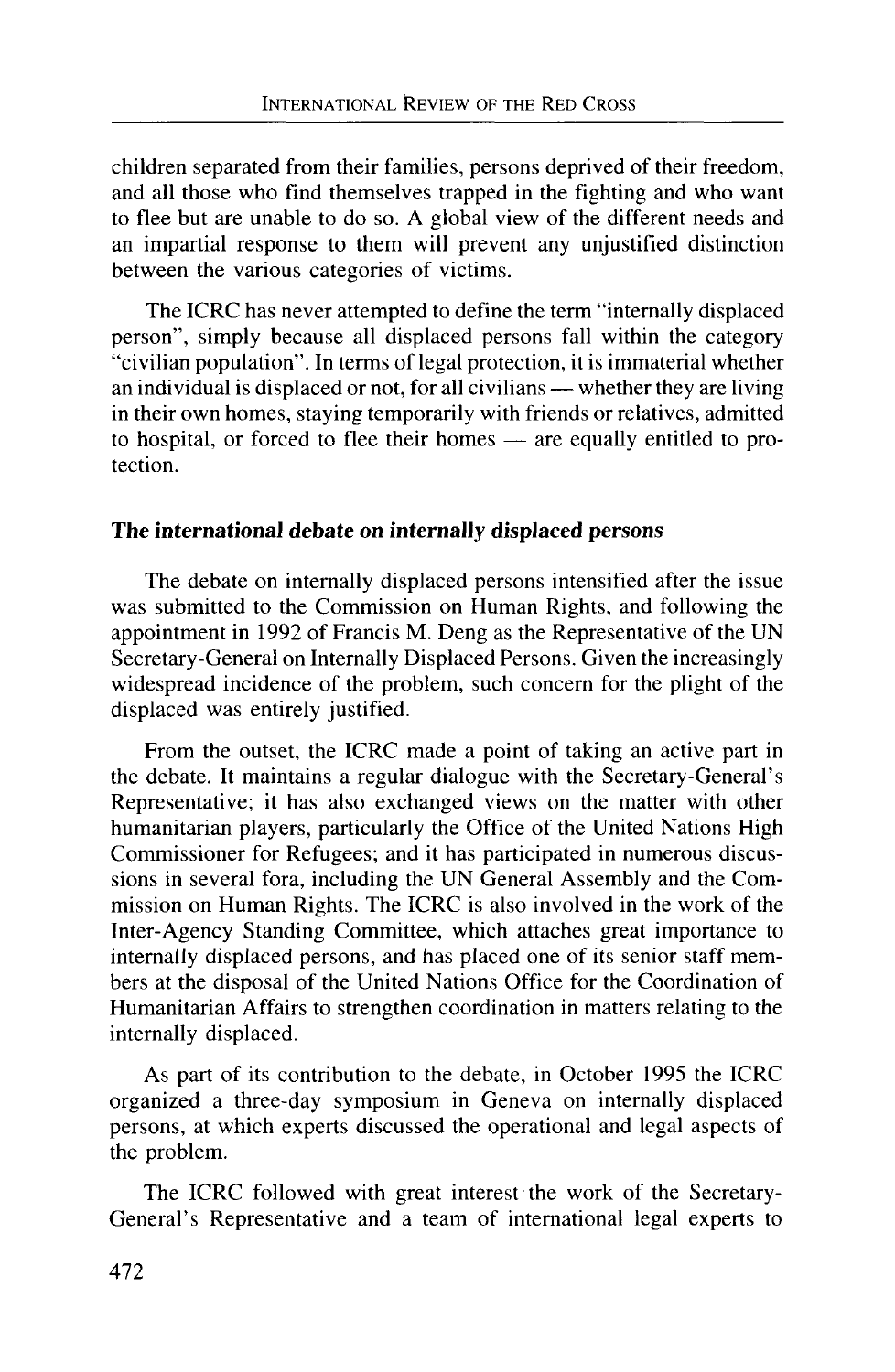prepare a compilation and analysis of legal norms for the protection of internally displaced persons (hereinafter referred to as the "Compilation and Analysis").<sup>15</sup> This reference document, which was submitted to the Commission on Human Rights in 1996, gave a clearer picture of the rules of human rights law and international humanitarian law (and, by analogy, refugee law) pertaining to internally displaced persons. The conclusion was that existing law provides substantial coverage of the needs of the internally displaced; there were, however, shortcomings and a need for clarification in some areas. It was also considered advisable to make some of the general rules more explicit so as to respond more effectively to the specific needs of displaced persons.

The most serious shortcomings were to be found in contexts not covered by humanitarian law (such as internal disturbances), as a number of human rights may be waived in emergency situations. It should further be pointed out that international law fails to make sufficient provision for the return of internally displaced persons (i.e., the right to return home in safe and dignified conditions) or the right to seek refuge in a safe place. Furthermore, it does not provide for the restitution of property lost as a consequence of displacement or stipulate the right of the displaced to obtain official documents (which are often required to gain access to public services).

To give a more "operational" slant to the Compilation and Analysis, Francis Deng undertook to draw up the Guiding Principles on Internal Displacement, which were drafted between 1996 and 1998 with the assistance of a small group of experts. The ICRC was invited to contribute to the process and readily agreed to take part. Working sessions were held in Geneva in October 1996 and June 1997, and a consultation of experts took place in Vienna in January 1998, at the invitation of the Austrian government. The Guiding Principles were finalized thereafter.

The UN Secretary-General submitted the Representative's report, along with the Guiding Principles, to the Commission on Human Rights for consideration at its April 1998 session.<sup>16</sup> The Commission discussed the issue and took note of the report and the Guiding Principles. It decided to keep the subject on its agenda and to extend the Representative's mandate.<sup>17</sup>

UN doc. E/CN.4/1996/52/Add.2 of 5 December 1995.

UN doc. E/CN.4/1998/53/Add.2 of 11 February 1998.

Resolution 1998/50 of 17 April 1998. See below, pp. 545-556.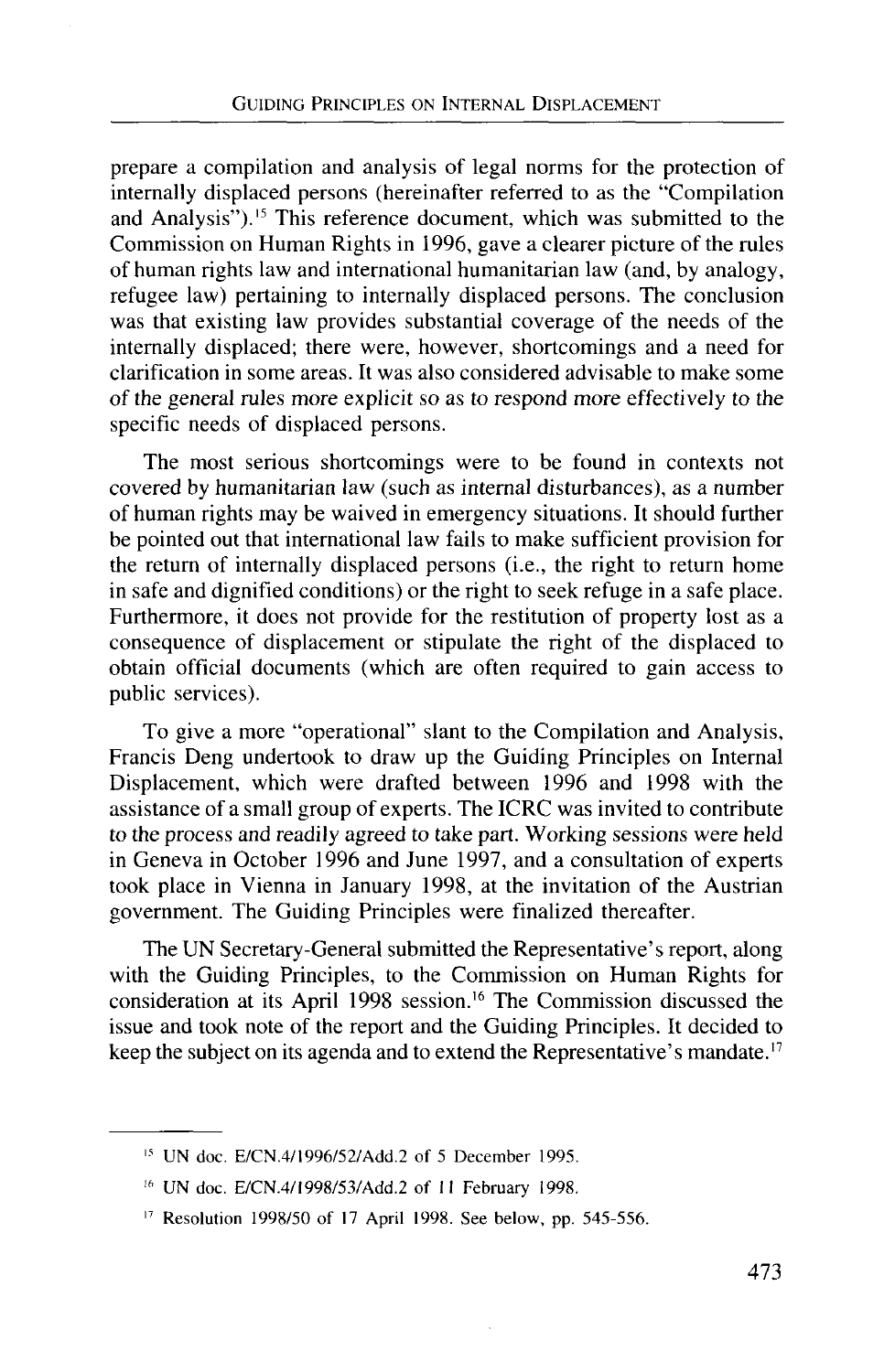# **Guiding Principles on Internal Displacement**

The Guiding Principles are an important document, and some of its features deserve special comment.

# *General approach to the problem*

As a general rule, protection of the individual can be viewed either in terms of situations or in terms of categories of persons. In the first instance, protection is afforded to persons caught up in certain types of situation. Thus humanitarian law, which applies in either international or internal armed conflicts, sets out an elaborate system of protection of the individual that is designed to meet specific needs arising from the situations covered. In such contexts, certain categories of persons may be entitled to special protection. Such would be the case, for example, of prisoners of war or the inhabitants of occupied territory.

In the second instance, provision may be made to protect specific categories of individuals in a variety of situations. This is the case, for example, of the Convention on the Rights of the Child. The advantage of this approach is that it focuses on protecting one category of persons, regardless of the situation in which they find themselves. The drawback is that it may fail to cover all their needs for protection, since it is impossible to take detailed account of all the rules governing the different situations that may arise.

The Guiding Principles provide for the second form of protection described above, and their strongest point is that they address a wide range of needs arising from diverse situations. However, it should be borne in mind that they do not necessarily provide the same level of protection as that afforded by the various bodies of international law.

# *Definition of internally displaced persons*

The introduction to the Guiding Principles contains a very broad definition of the term "internally displaced person". While the definition does not confer any legal status upon the persons covered, it serves to specify the document's field of application. Laudable though this endeavour may be, it does, however, entail the risk of diminishing the scope of the protection to which the civilian population is entitled. Indeed, in an armed conflict internally displaced persons form part of the civilian population — whether the population in question is displaced or not. According to the definition, some people might not qualify as internally displaced persons if the reasons for their displacement are unclear. This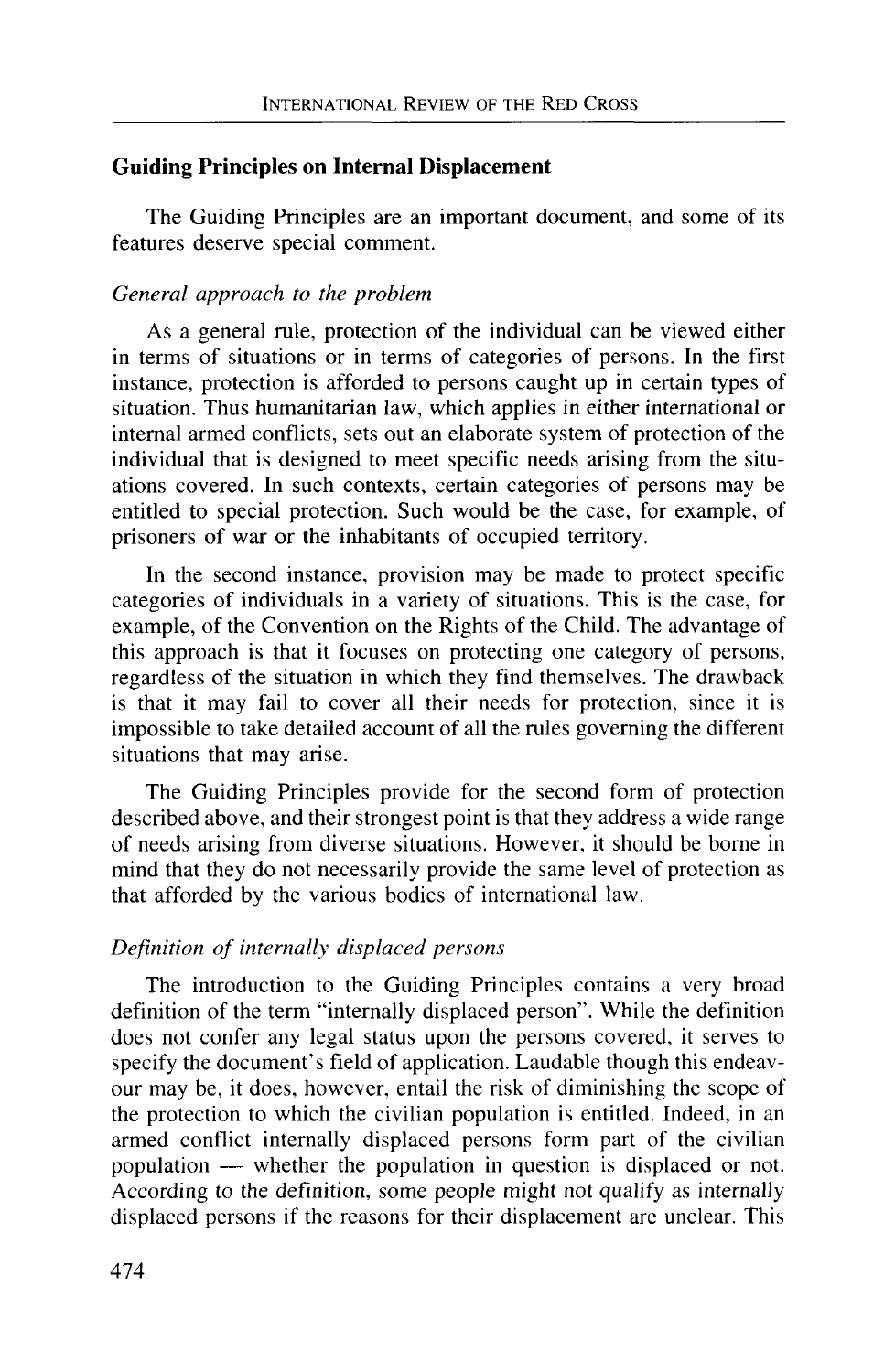means that they might not be covered by the Guiding Principles, but they would be entitled to protection under international humanitarian law.

The Guiding Principles endeavour to counter this shortcoming by stipulating, in Principle 1, that internally displaced persons are on an equal footing with the rest of their country's population. Care must, however, be taken not to leap to conclusions when interpreting the definition of internally displaced persons.

The definition is somewhat arbitrary, and hence so are overall statistics regarding internally displaced persons. Caution must be exercised in regard to the figures quoted, as they do not always appear reliable. The ICRC for its part has consistently refrained from estimating the number of internally displaced persons worldwide.

## *Scope of the Guiding Principles*

The document fully covers the problem of internal displacement. It deals with the various stages and issues involved, i.e., protection of and humanitarian assistance to the displaced, and their return, resettlement and reintegration.

The Guiding Principles also seek to prevent displacement by reaffirming the obligation to respect and ensure respect for human rights and international humanitarian law (Principle 5).

#### *Legal nature of the Guiding Principles*

The purpose of the document is neither to modify nor to replace existing law, as is clearly stated in Principle 2, paragraph 2:

"These Principles shall not be interpreted as restricting, modifying or impairing the provisions of any international human rights or international humanitarian law instrument or rights granted to persons under domestic law. (...)"

Although the Guiding Principles can thus be viewed as falling within the province of soft law, they contain numerous rules that form part of treaty law and that are therefore legally binding. It is crucial to bear this in mind and to invoke first and foremost the relevant binding rules, such as the detailed provisions of international humanitarian law in situations of armed conflict.

#### *Those for whom the Guiding Principles are intended*

As stated in their introductory section, the Guiding Principles are intended primarily for States, armed opposition groups, intergovernmental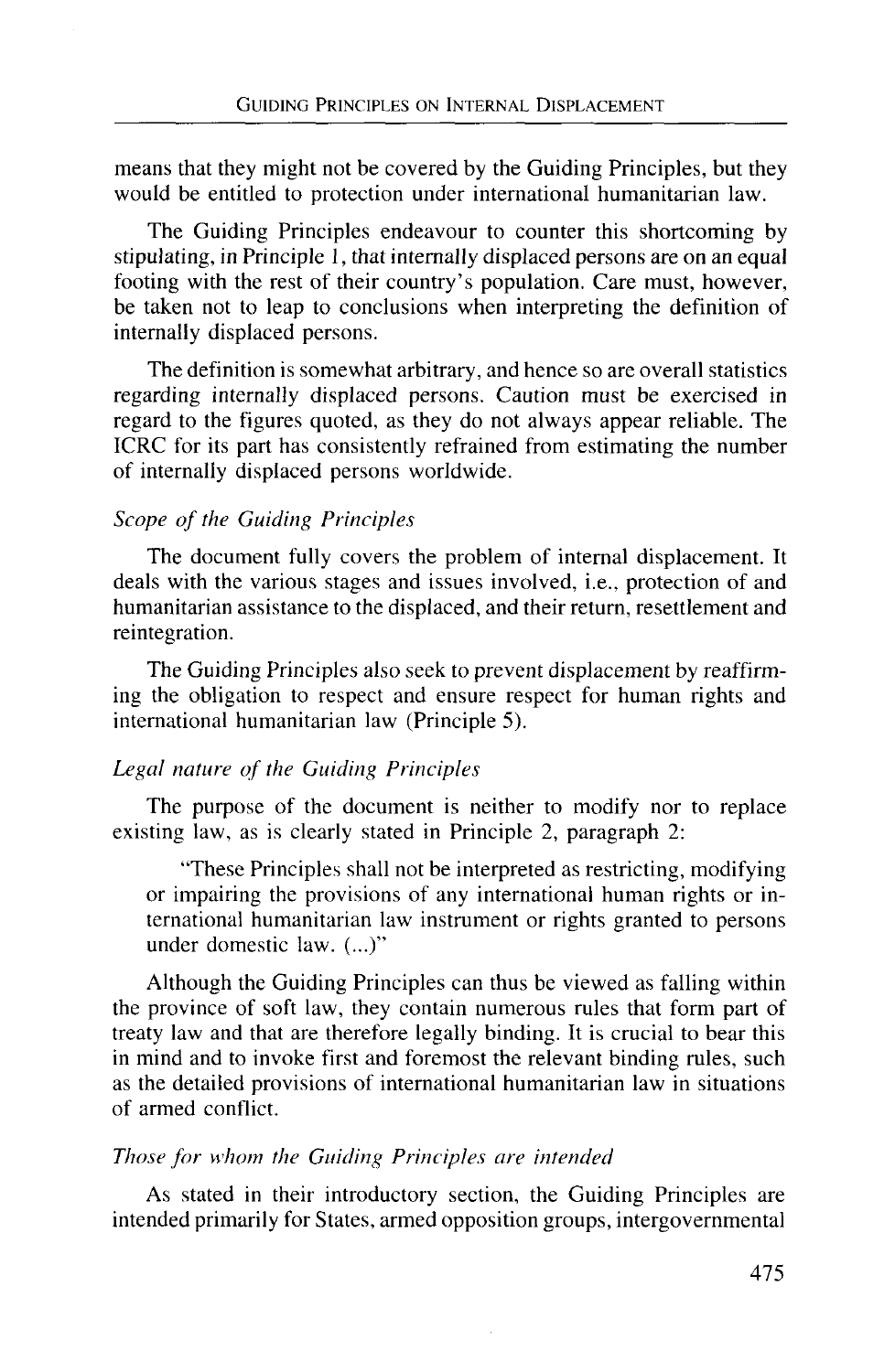and non-governmental organizations, and the Secretary-General's Representative in carrying out his mandate.

While the document may indeed be useful for governmental and non-governmental organizations and the Secretary-General's Representative, the Guiding Principles are intended first and foremost for governments and armed opposition groups, which are also bound by international humanitarian law. Indeed, both are responsible for ensuring respect for humanitarian law, which plays a primary role in matters relating to forced population movements. Principle 3 states, in a more general fashion, that national authorities have the primary duty to provide protection and assistance to internally displaced persons.

The ICRC, along with other organizations, has made it known that it intends to inform its delegates of the contents of the Guiding Principles and to promote them. When faced with a situation of internal displacement in an armed conflict, the ICRC invokes the principles and rules of humanitarian law. The Guiding Principles could nonetheless serve a useful purpose in contexts where humanitarian law does not make specific provision for certain needs (such as the return of displaced persons in safe and dignified conditions). The Guiding Principles could also play a very useful role in situations not covered by international humanitarian law, such as disturbances or sporadic violence.

#### *The principle of non-discrimination*

The Guiding Principles are based on the principle of non-discrimination (referred to in Principles 1, 2, 4, 18, 22 and 29 in particular). This principle is the cornerstone of both human rights and humanitarian law.

#### *Protection of women and children*

The Guiding Principles rightly place special emphasis on the protection of women and children, as they are particularly vulnerable. After setting out the general rule (Principle 4), the document deals with the recruitment of children in armed forces and their participation in hostilities (Principle 13), and the right of displaced children to receive education (Principle 23). The document stipulates that special attention shall be paid to women, particularly in terms of their health needs (Principle 19) and education (Principle 23).

#### *Restoring family ties*

Principles 16 and 17 deal with the issue of missing persons and the reunification of dispersed family members. They refer to the right of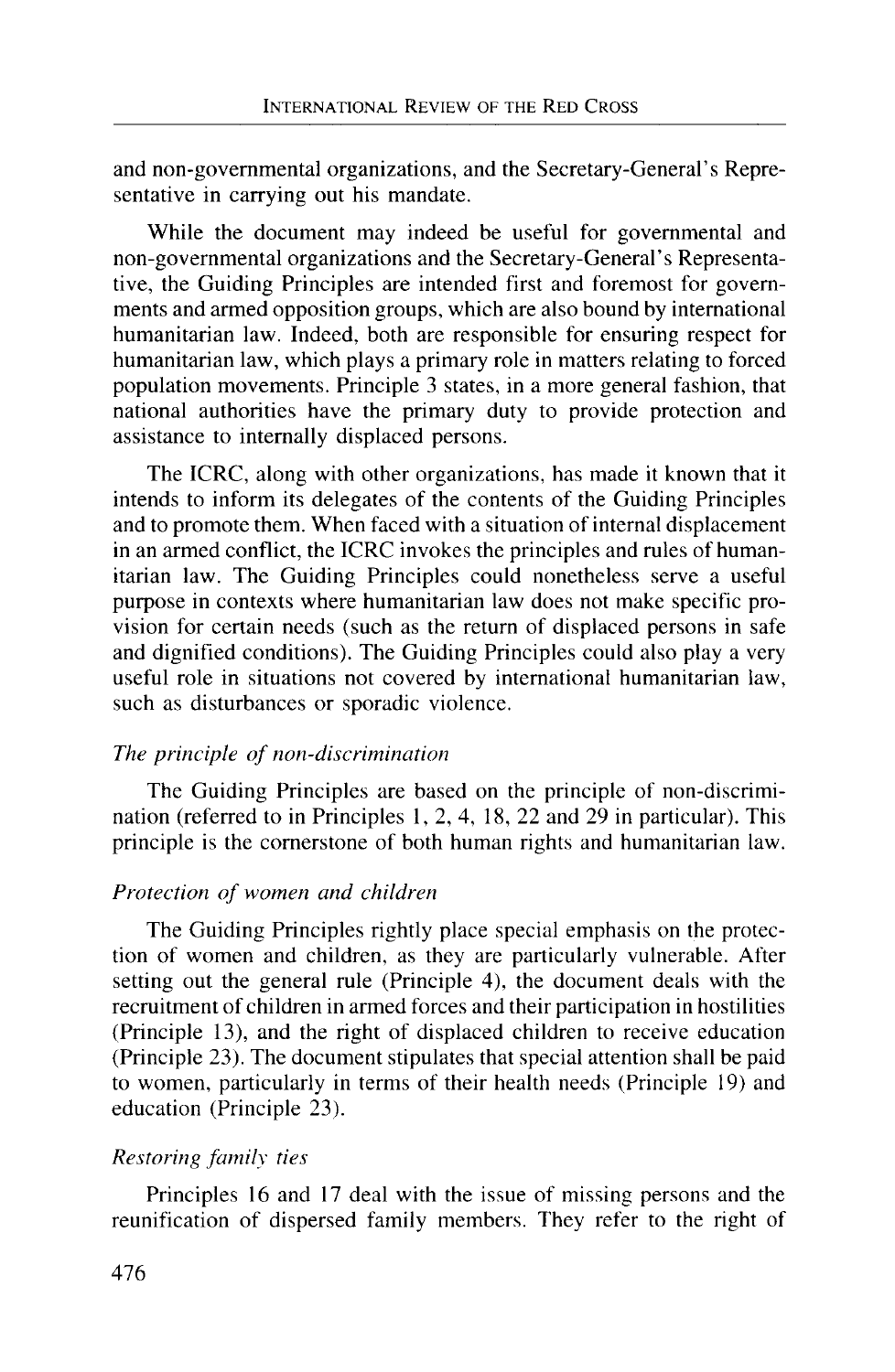internally displaced persons to be informed of the fate and whereabouts of relatives reported missing and to be reunited with them as quickly as possible. In both cases the Guiding Principles stipulate that the authorities concerned shall cooperate with the humanitarian organizations engaged in such tasks. Indeed, tracing missing persons, conveying messages between separated family members and arranging for family reunifications form part of the traditional activities conducted by the ICRC.

# *Assistance and protection*

One entire section of the Guiding Principles (Principles 24-27) is based on the rules of humanitarian law providing for relief to be delivered to the civilian population in an impartial manner. The document further reaffirms that offers of services made by humanitarian organizations shall not be regarded as interference in a State's internal affairs nor arbitrarily refused.

The Guiding Principles also contain provisions aimed at affording better protection to internally displaced persons. Principle 27, for example, stipulates that:

"International humanitarian organizations (...) when providing assistance should give due regard to the protection needs and human rights of internally displaced persons and take appropriate measures in this regard. (...)"

The decision to link assistance and protection is a judicious one indeed, for no operation strictly limited to the delivery of relief supplies can be fully effective. This confirms the ICRC's long-standing view that the concepts of assistance and protection are closely linked, if not virtually indissociable. In practice, assistance very often serves as a means of protecting the population concerned.

The Guiding Principles nonetheless stress the special role and responsibilities of organizations that have been entrusted with a specific mandate to afford protection:

"The preceding paragraph is without prejudice to the protection responsibilities of international organizations mandated for this purpose, whose services may be offered or requested by States."

This refers in particular to the mandate that the States have conferred upon the ICRC. Lastly, Principle 27 states that humanitarian organizations and other players should respect the relevant international standards and codes of conduct. This includes, for example, the Code of Conduct for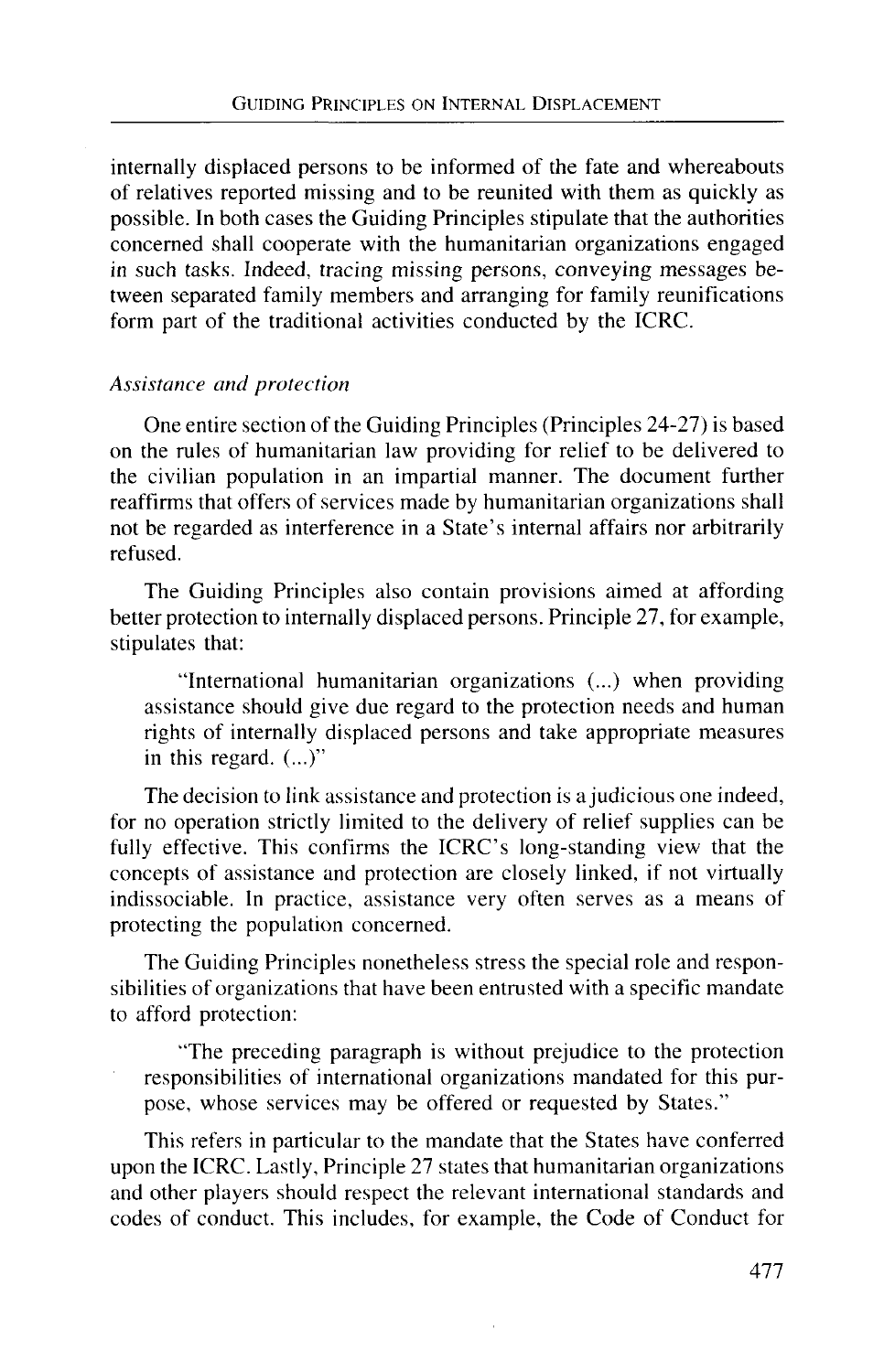the International Red Cross and Red Crescent Movement and Non-Governmental Organizations (NGOs) in Disaster Relief,<sup>18</sup> which has been endorsed by a large number of NGOs.

## *The right to leave one's own country*

The Guiding Principles stipulate that all persons have the right to leave their country and, in particular, to seek asylum in another country (Principles 2 and 15). This is an important reminder, for one tends to forget that in some instances the option to flee to another country can save lives. This right is all the more crucial as attempts are sometimes made to prevent displacement so as to avoid creating refugee movements.

# *Return of internally displaced persons*

An entire section of the Guiding Principles (Principles 28-30) is devoted to the return of internally displaced persons. This aspect of the problem deserves special attention, for in practice it has often been relegated to the background. The document takes up the principle of voluntary repatriation, as stipulated in refugee law. It also reaffirms the principle that internally displaced persons have the right to return in safety and with dignity, and that it is the duty of the competent authorities to assist them. Furthermore, the authorities must help the displaced to recover the property and possessions they left behind or, when such recovery is not possible, to obtain appropriate compensation or another form of just reparation.

Principle 15 reaffirms what is tantamount to the principle of *non-refoulement*: it specifically protects internally displaced persons against forcible return to or resettlement in any place where their life, safety, liberty and/ or health would be at risk.

# **Towards a development in the law?**

What of the proposal to develop a legally binding instrument on the subject of internally displaced persons? Appealing though the idea may be at first glance, it undeniably has certain disadvantages. Quite aside from whether such a proposal would be politically acceptable to States, a new instrument of this kind might well fall short of, and thus weaken, existing law. Generally speaking, the main problem facing civilians today is blatant

<sup>&</sup>lt;sup>18</sup> Text reproduced in *IRRC*, No. 310, January-February 1996, pp. 119 ff.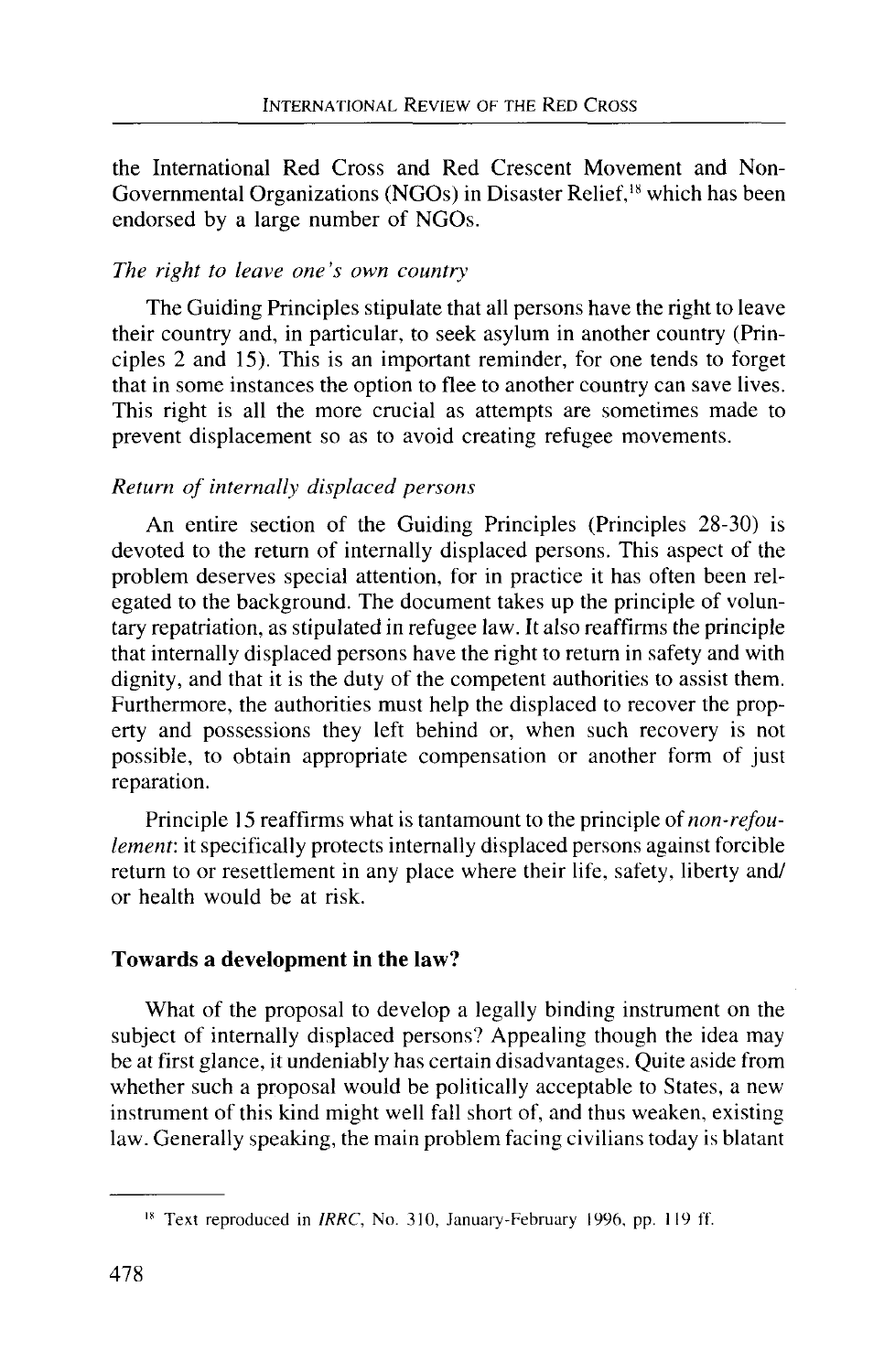lack of respect for the most fundamental rules. The question is therefore whether the introduction of new rules would serve any useful purpose. Such lack of respect can sometimes be attributed to ignorance, but it mostly stems from a deliberate lack of political will to apply humanitarian law.

This implementation problem is particularly acute in contexts where ethnic or religious concerns are the overriding issue and provoke a spate of violence aimed first and foremost at civilians. A prime example is the policy of "ethnic cleansing", in which humanitarian law no longer holds any sway. Enormous difficulties also arise in situations where State structures have collapsed, where the chains of command — so vital to ensuring respect for humanitarian law — are lacking, and where the political vacuum has been filled by disorganized bands. In such cases, little heed is paid to the rules of law.

In the face of these considerable challenges, the development of new legal instruments would not appear *a priori* to be the answer to the problem; moreover, the proliferation of new rules might weaken existing law.

Rather than developing new instruments, the international community should, in our opinion, focus its efforts on promoting existing treaties and advancing respect for international humanitarian law among parties to conflicts. For example, States should be reminded of their responsibility to "ensure respect" for the Geneva Conventions and their Additional Protocols, as stipulated by Article 1 common to the four Geneva Conventions.

That being said, humanitarian law is part of a dynamic process, as evidenced by the recent bans on blinding laser weapons and anti-personnel landmines.

# **Conclusion**

The international debate on the subject of internally displaced persons has undeniably advanced their cause. In particular, the work of the Secretary-General's Representative has served as a catalyst and has brought about a deeper understanding of their plight and needs. The Compilation and Analysis and, more recently, the Guiding Principles have identified and clarified the rules for the protection of internally displaced persons.

The Guiding Principles are a working tool that serves to reaffirm and clarify existing law. It is to be hoped that they will help sensitize States (as well as warring parties, in the event of armed conflict) to the distressing problem of displacement, and guide them in their action.